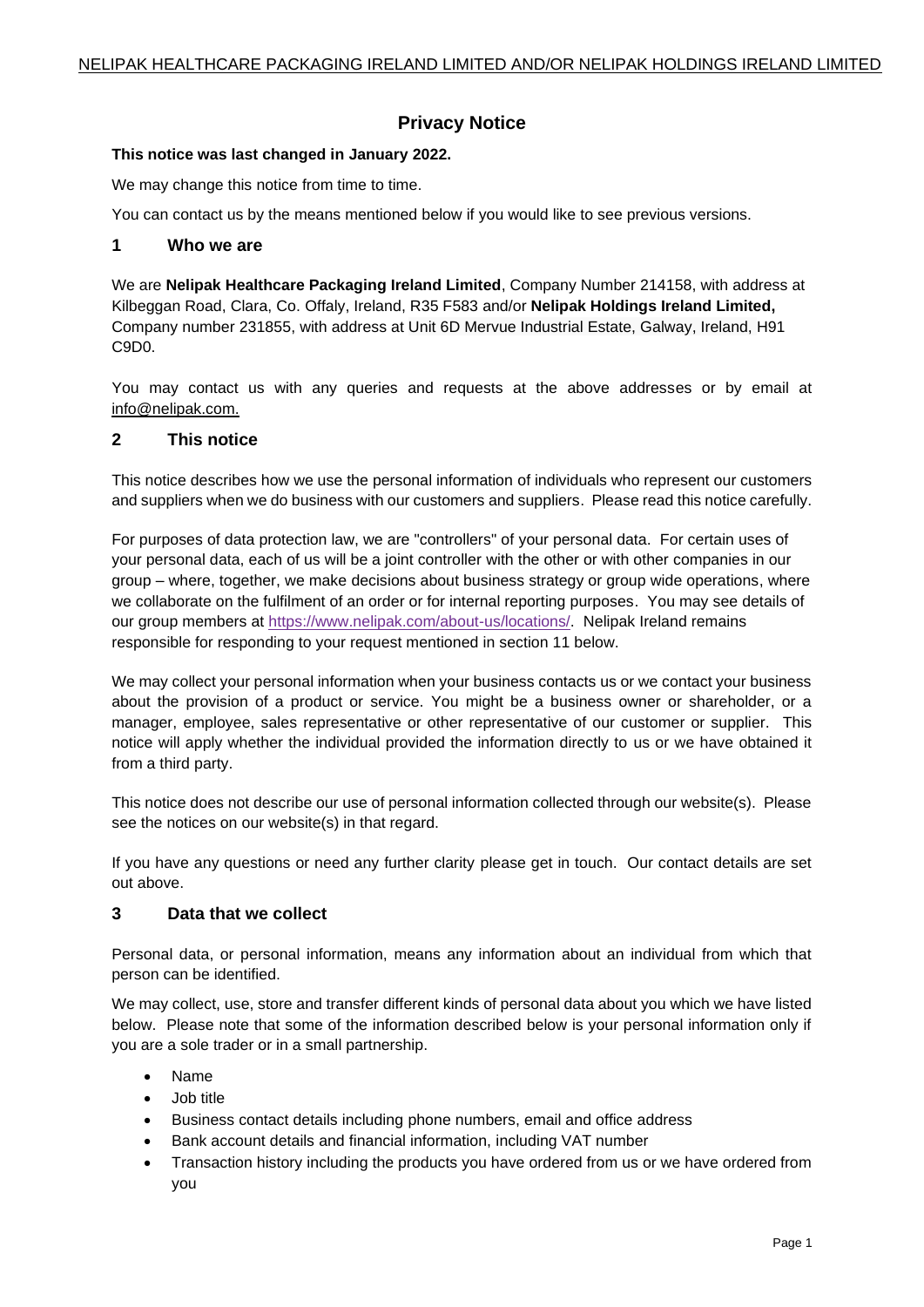- Personal data contained in communications with us
- Whether you've opened electronic communications from us
- Whether you've clicked on links in electronic communications from us
- Your preferences in receiving marketing communications from us

We also collect, use and share aggregated data such as statistical data for business development or other purposes. Aggregated data could be derived from your personal data but is not considered personal data in law as this data will not directly or indirectly reveal your identity.

If we need to collect personal data by law, or under the terms of a contract we have with you or the business you represent, and you fail to provide that data when requested, we may not be able to perform the contract we have or are trying to enter into with you.

## **4 How we collect your data**

We collect your personal information from you or from the business you represent when we engage in business with you or the business which you represent or own. We also collect your personal data if you subscribe to our publications or come to our events.

We might also collect your personal information from the business you represent, business contacts whom we have in common, public sources (such as business websites and Companies Registration Office), and trade references, if you are a sole trader or partnership.

## **5 Purposes for which we use your personal data**

We use your information in order to:

- Send you quotations and offers and respond to tenders
- Provide our products and services and manage purchase orders to your business or the business you represent
- Otherwise perform our contract with you or the business you represent
- Manage and administer our products and services
- Administer our relationship with your business or the business you represent
- Take payment from or make a refund to your business or the business you represent
- Make payments for your products and services
- On-board your business or the business you represent as a customer
- In the case of sole traders or some partnerships, check trade references
- Send marketing communications and promote our business
- Develop and improve our products and services
- Perform statistical analysis and research
- Build relationships with other organisations
- Personalise our service
- Help us to prevent fraud
- Perform analysis, testing, system maintenance and hosting
- Comply with anti-money laundering and fraud prevention regulations as well as other legal requirements
- Respond to requests by a law enforcement or regulatory authority, body or agency
- Deal with legal proceedings

## **6 Lawful bases for using your personal data**

We will only use your personal data when the law allows us to. Our usual lawful bases for using your personal data are: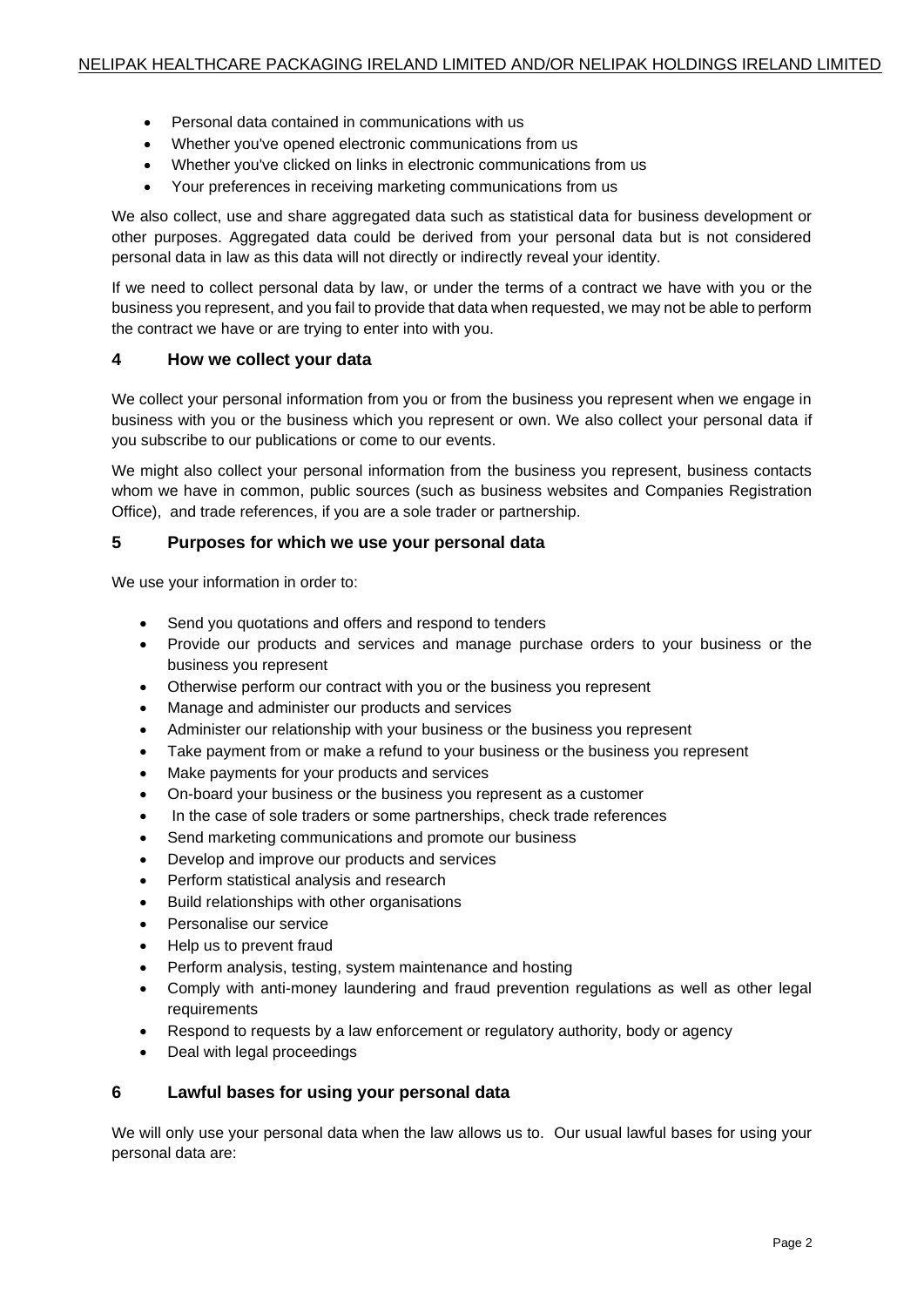- It's necessary to enter into and perform our contract with you where you are a sole trader or a partner in some partnerships
- It's necessary to our legitimate interest of performing our contract with the business you represent
- It's necessary to our legitimate business interest of promoting and develop our business. Where the law so requires, we will first obtain your consent
- It's necessary to our legitimate interest of administering and managing our business and our business relationships
- It's necessary to our legitimate interest in understanding customer feedback, handling customer communications, and checking that our staff handle customer communications consistently
- It's necessary to our legitimate interest in protecting the security of our systems and assets
- It's necessary to deal with legal claims or comply with an order or requirement of a law enforcement or regulatory authority, body or agency

Where we have based our use of personal data on our legitimate interests, this will apply only where we consider that our legitimate interest is not overridden by your interests or rights which require protection of their personal data.

You may object to receive marketing communications from us by using the "unsubscribe" function in the marketing email or by contacting us through a means mentioned in section 1.

We may process your personal data for other purposes which are not set out above where this is required or permitted by law.

## **7 How long we keep your information**

Where you or a business you represent has entered into a contract with us, we will keep your information used in performing the contract for the length of the contract and for up to ten years after that in accordance with our legal, regulatory, tax, accounting or reporting requirements.

We will keep other information related to your use of our products and services for a reasonable length of time to understand how our customers use them and to understand the impact of any changes we may make and to keep quality control records. This is usually not any longer than ten years in accordance with regulatory requirements.

We will collect information related to the security of our systems and operations for a reasonable length of time to monitor and address security issues.

We will not delete personal information if relevant to an investigation or a dispute. It will continue to be stored until those issues are fully resolved.

When we no longer need to use your personal data, we will remove it from our systems and records, and or take steps to anonymise it so that you can no longer be identified from it.

#### **8 Information we share with other parties**

We may share your personal data with the third parties listed below for the purposes set out in section 5:

- Our group companies including Nelipak Corporation
- Contractors or service providers who process your personal data for us, in order to provide services to us, such as Amazon Web Services or other cloud hosting services, backup and disaster recovery specialists and parties who provide support and maintenance services for our IT systems
- Banks and payment processors
- Our professional advisors, such as lawyers, auditors and accountants, and IT and technical consultants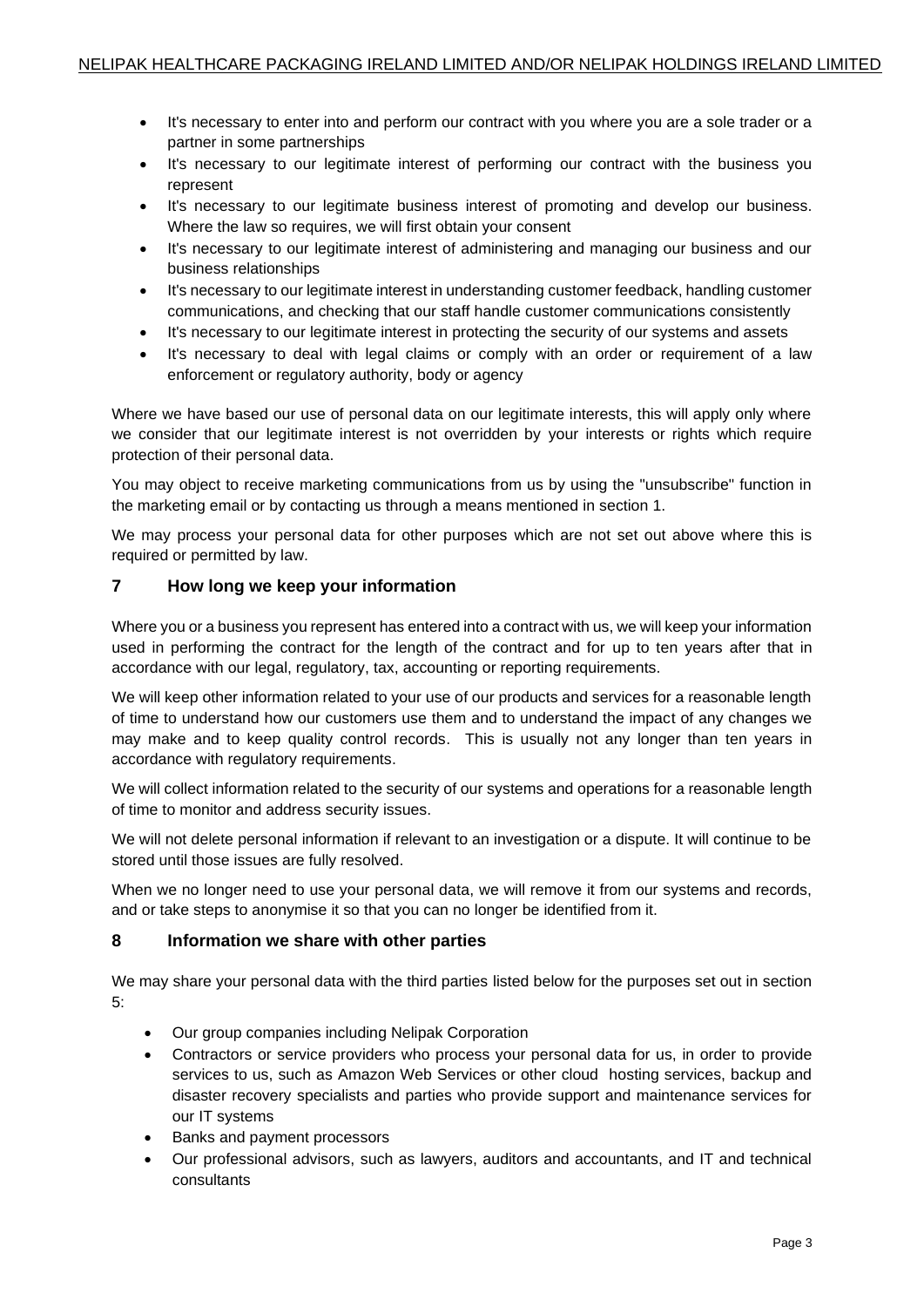- Business partners to whom we may introduce you, where they provide products and services which we think may be of interest to you, or who introduce customers to us
- Competent authorities such as tax authorities, courts, regulators and security or police authorities where required or requested
- Parties with which we're discussing selling part or all of our business, in connection with the proposed sale
- Parties to which we sell any of our business so that they can continue to provide services to you
- Parties to which we consider we need to provide your information in order to make or defend legal claims

We require our service providers to meet our standards on processing information and security. We will provide them with your information only in connection with the performance of their function.

## **9 Countries where your information will be held**

We may transfer your information outside the European Economic Area for the purposes listed in section 5.

In certain cases, including transfers to the United States where certain of our affiliates are based, the European Commission has not made a decision that the country, to which we transfer your data, provides an adequate level of protection for your personal information. To ensure your personal information is properly protected in line with data protection law, we will conduct an assessment and make the transfer of this information subject to a contract including Standard Contractual Clauses approved by the European Commission.

We may also, in limited cases, rely on any other international transfer mechanisms that are available to us under data protection law to ensure that the transfer of your personal data outside of the European Economic Area will comply with applicable data protection laws.

If you would like to obtain copies of the regulator-approved Standard Contractual Clauses or further information on any other international transfer mechanism used by us, please contact us through the means given in section 1.

#### **10 Data security**

We have put in place appropriate security measures to prevent your personal data from being accidentally lost, used or accessed in an unauthorised way, altered or disclosed. In addition, we limit access to your personal data to those employees, agents, contractors and other third parties who have a business need to know. Where we engage third parties to process your personal data on or behalf, they are obliged to process your personal data only on our instructions and they are subject to a duty of confidentiality.

## **11 Your rights**

You have certain rights in relation to your information, listed below, and then explained in further detail. These rights will apply only in certain circumstances and may be subject to limitations or exceptions which you will be advised of, if applicable.

If you wish to exercise any of these rights, please contact us using the means mentioned in section 1 above.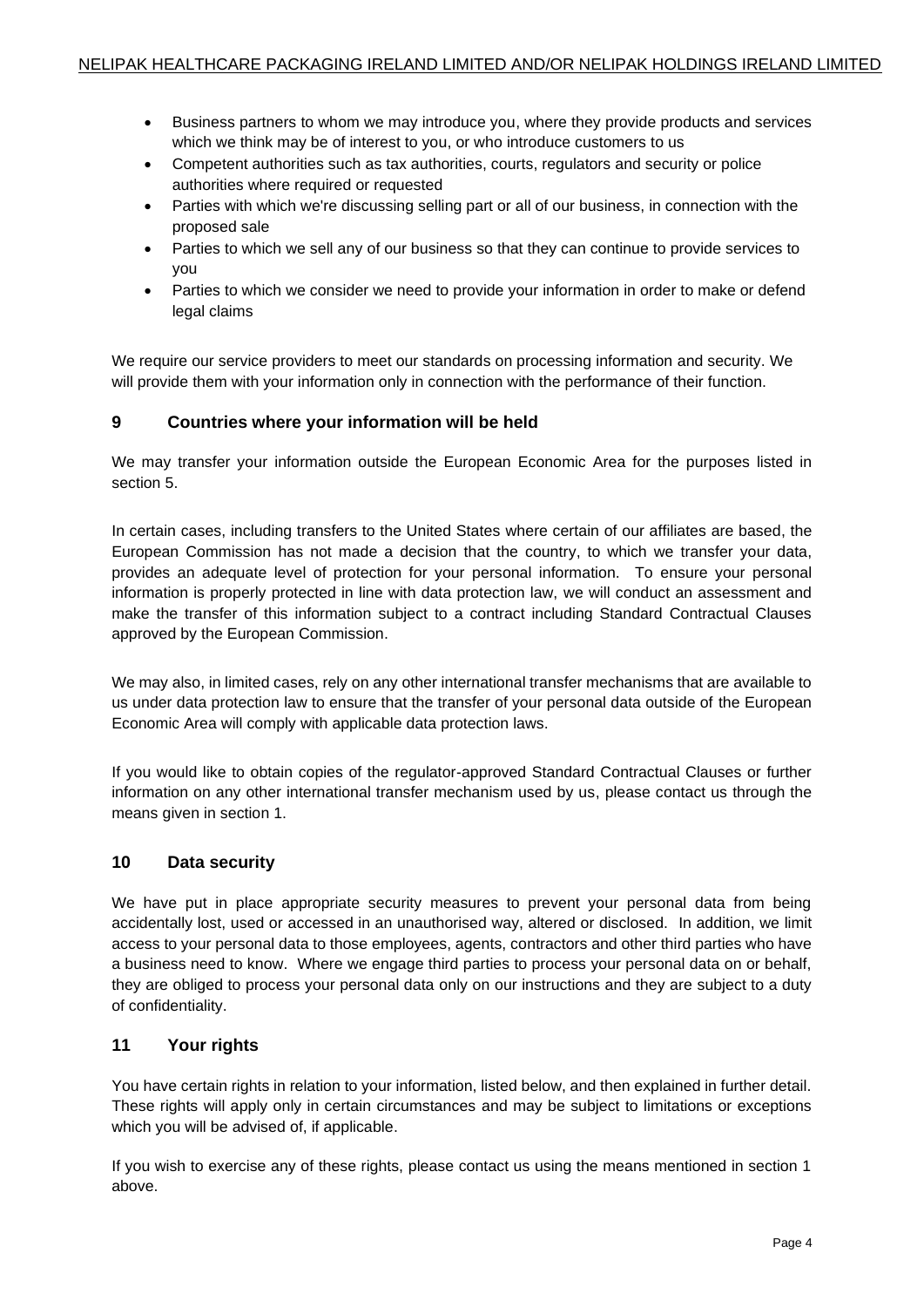Where we receive a request to exercise one of these rights, we shall provide information on the action we take on the request without undue delay and in any event within one month of receipt of the request. This may be extended by a further two months in certain circumstances, for example, where requests are complex or numerous.

We will provide the information to you free of charge, except where your requests are manifestly unfounded or excessive, for example, you make repeated requests for the same information. In these circumstances, we may charge a reasonable fee or may refuse to act on the request. We will advise you of any fees prior to proceeding with a request.

We may ask for additional information to verify your identity before carrying out a request.

Where we do not carry out your request, we will tell you so without delay and within one month of receipt of the request, and we will explain our reasons for not taking the action requested.

#### • **Right to access personal data**

You have the right to confirm the following with us:

- Whether or not we process personal data about you.
- Certain information about the processing.

You also have a right to access the personal data and be provided with a copy.

• **Right to rectification of personal data**

If you believe that the personal data we hold on you is inaccurate, you may request that we correct it. You may also request us to complete personal data about you which is incomplete.

#### • **Right to restrict processing of personal data**

You have the right to request that we restrict processing of your personal data where one of the following applies:

- You claim that the personal data is not accurate. The restriction will apply until we have taken steps to ensure the accuracy of the personal data.
- The processing is unlawful but you do not want us to erase the personal data.
- We no longer require the personal data for the purposes of processing, but you still need it in connection with a legal claim.
- You have exercised your right to objected to the processing. The restriction will apply until we have taken steps to verify whether we have compelling legitimate grounds to continue processing.
- **Right to request deletion of personal data ("right to be forgotten")**

You have the right to request the erasure of your personal data in certain circumstances, including the following (this is not an exhaustive list):

The personal data is no longer necessary in relation to the purposes for which it was collected or otherwise processed.